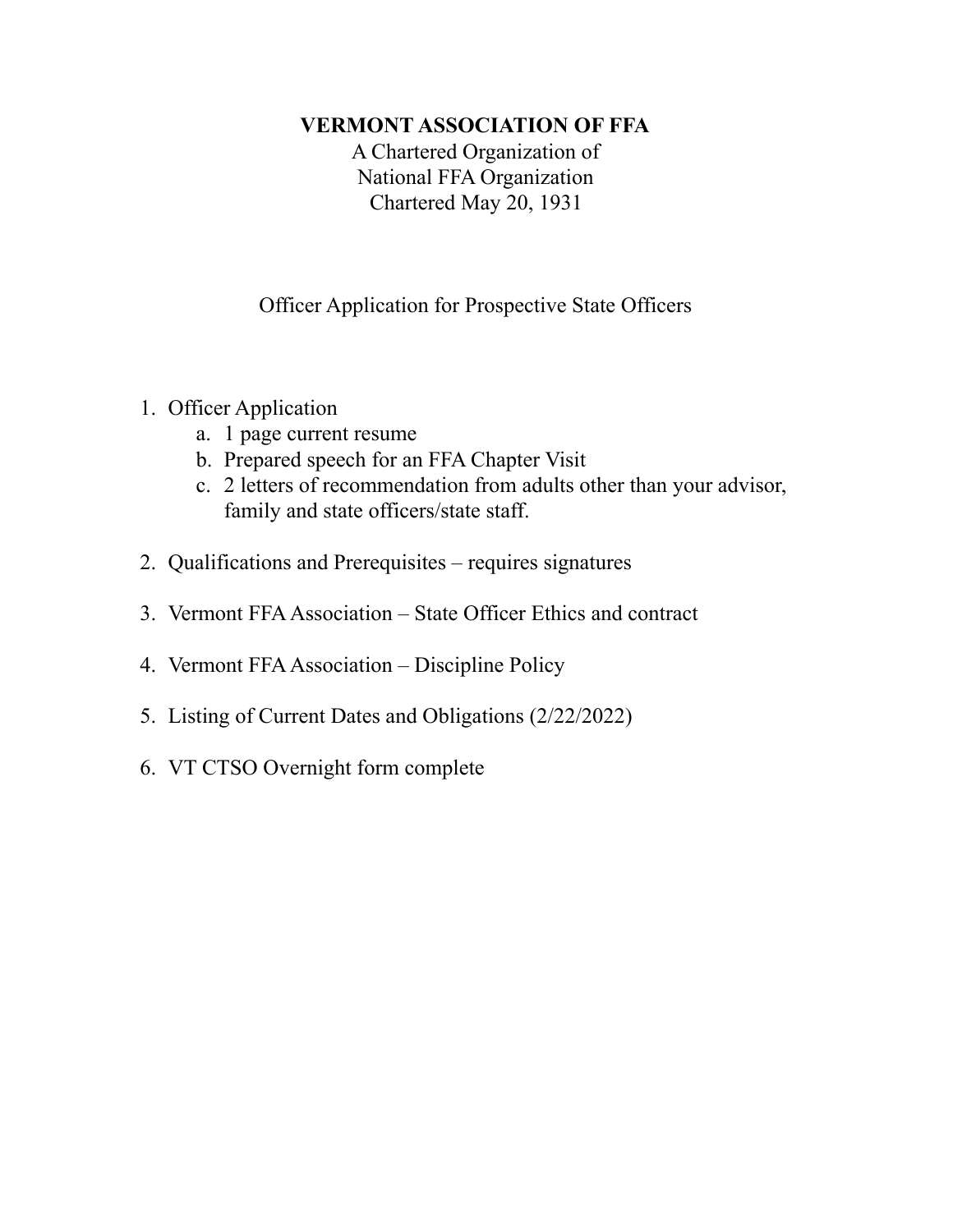### **Vermont FFAAssociation**

### **State FFA Officer Application**

Due to the State FFA Office on April 15<sup>th</sup>.

|                                                                | Chapter:                                                                              |
|----------------------------------------------------------------|---------------------------------------------------------------------------------------|
|                                                                | Address: Zip: Zip:                                                                    |
|                                                                | Cell Phone: 2008                                                                      |
|                                                                |                                                                                       |
|                                                                |                                                                                       |
| Date of Graduation:                                            |                                                                                       |
| Years in FFA: $\qquad \qquad$                                  |                                                                                       |
|                                                                |                                                                                       |
|                                                                | Date received chapter degree: Date received or applied for state degree:              |
| Career objective:                                              | <u> 1980 - Johann Barnett, fransk politiker (d. 1980)</u>                             |
|                                                                | If you are chosen as a state officer please state your jacket size and men's/women's: |
| https://www.ffa.org/jacket-measuring-videos-calculator/        |                                                                                       |
|                                                                | If you are chosen as a state officer how would you like your name to appear on your   |
|                                                                |                                                                                       |
| Supervised Agricultural Experience Program or Work Experience: |                                                                                       |
| FFA Leadership Experience:<br>Office Held                      | Year:                                                                                 |
|                                                                |                                                                                       |

 $\mathcal{L}_\text{max}$  and the contract of the contract of the contract of the contract of the contract of the contract of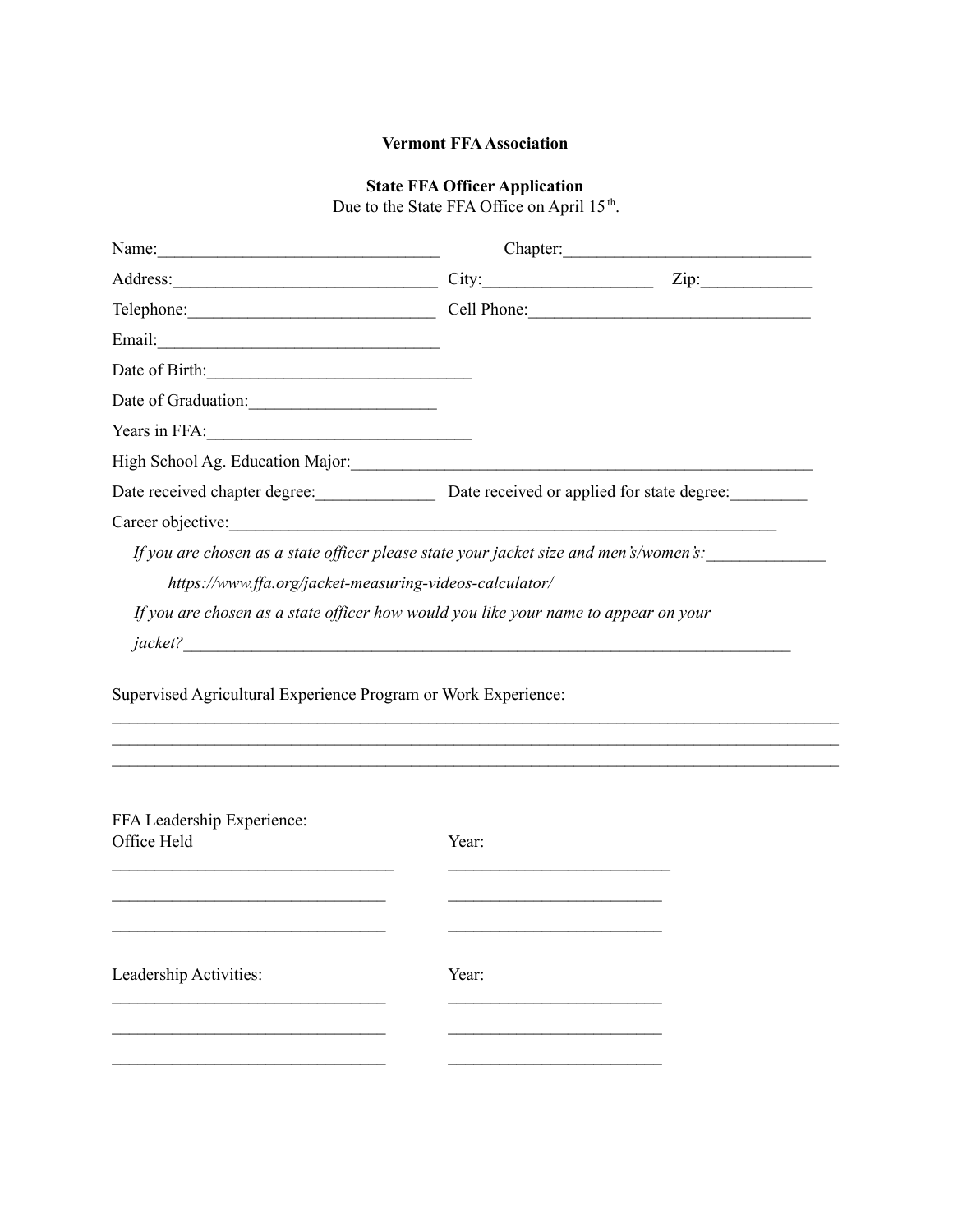List special FFA achievements and awards you have received:

Please explain why you want to become a State FFA Officer.

List major achievements in or contributions to non FFA Activities:

 $\mathcal{L}_\text{max}$ 

Do you own an automobile or have regular access to one?: \_\_\_\_\_\_\_\_\_\_\_\_\_\_\_\_\_\_\_Do you possess a valid VT Driver's license\*?

 $\mathcal{L}_\text{max} = \mathcal{L}_\text{max} = \mathcal{L}_\text{max} = \mathcal{L}_\text{max} = \mathcal{L}_\text{max} = \mathcal{L}_\text{max} = \mathcal{L}_\text{max} = \mathcal{L}_\text{max} = \mathcal{L}_\text{max} = \mathcal{L}_\text{max} = \mathcal{L}_\text{max} = \mathcal{L}_\text{max} = \mathcal{L}_\text{max} = \mathcal{L}_\text{max} = \mathcal{L}_\text{max} = \mathcal{L}_\text{max} = \mathcal{L}_\text{max} = \mathcal{L}_\text{max} = \mathcal{$  $\mathcal{L}_\text{max} = \mathcal{L}_\text{max} = \mathcal{L}_\text{max} = \mathcal{L}_\text{max} = \mathcal{L}_\text{max} = \mathcal{L}_\text{max} = \mathcal{L}_\text{max} = \mathcal{L}_\text{max} = \mathcal{L}_\text{max} = \mathcal{L}_\text{max} = \mathcal{L}_\text{max} = \mathcal{L}_\text{max} = \mathcal{L}_\text{max} = \mathcal{L}_\text{max} = \mathcal{L}_\text{max} = \mathcal{L}_\text{max} = \mathcal{L}_\text{max} = \mathcal{L}_\text{max} = \mathcal{$  $\mathcal{L}_\text{max} = \mathcal{L}_\text{max} = \mathcal{L}_\text{max} = \mathcal{L}_\text{max} = \mathcal{L}_\text{max} = \mathcal{L}_\text{max} = \mathcal{L}_\text{max} = \mathcal{L}_\text{max} = \mathcal{L}_\text{max} = \mathcal{L}_\text{max} = \mathcal{L}_\text{max} = \mathcal{L}_\text{max} = \mathcal{L}_\text{max} = \mathcal{L}_\text{max} = \mathcal{L}_\text{max} = \mathcal{L}_\text{max} = \mathcal{L}_\text{max} = \mathcal{L}_\text{max} = \mathcal{$ 

 $\mathcal{L}_\text{max} = \mathcal{L}_\text{max} = \mathcal{L}_\text{max} = \mathcal{L}_\text{max} = \mathcal{L}_\text{max} = \mathcal{L}_\text{max} = \mathcal{L}_\text{max} = \mathcal{L}_\text{max} = \mathcal{L}_\text{max} = \mathcal{L}_\text{max} = \mathcal{L}_\text{max} = \mathcal{L}_\text{max} = \mathcal{L}_\text{max} = \mathcal{L}_\text{max} = \mathcal{L}_\text{max} = \mathcal{L}_\text{max} = \mathcal{L}_\text{max} = \mathcal{L}_\text{max} = \mathcal{$  $\mathcal{L}_\text{max} = \mathcal{L}_\text{max} = \mathcal{L}_\text{max} = \mathcal{L}_\text{max} = \mathcal{L}_\text{max} = \mathcal{L}_\text{max} = \mathcal{L}_\text{max} = \mathcal{L}_\text{max} = \mathcal{L}_\text{max} = \mathcal{L}_\text{max} = \mathcal{L}_\text{max} = \mathcal{L}_\text{max} = \mathcal{L}_\text{max} = \mathcal{L}_\text{max} = \mathcal{L}_\text{max} = \mathcal{L}_\text{max} = \mathcal{L}_\text{max} = \mathcal{L}_\text{max} = \mathcal{$  $\mathcal{L}_\text{max} = \mathcal{L}_\text{max} = \mathcal{L}_\text{max} = \mathcal{L}_\text{max} = \mathcal{L}_\text{max} = \mathcal{L}_\text{max} = \mathcal{L}_\text{max} = \mathcal{L}_\text{max} = \mathcal{L}_\text{max} = \mathcal{L}_\text{max} = \mathcal{L}_\text{max} = \mathcal{L}_\text{max} = \mathcal{L}_\text{max} = \mathcal{L}_\text{max} = \mathcal{L}_\text{max} = \mathcal{L}_\text{max} = \mathcal{L}_\text{max} = \mathcal{L}_\text{max} = \mathcal{$ 

 $\mathcal{L}_\text{max} = \mathcal{L}_\text{max} = \mathcal{L}_\text{max} = \mathcal{L}_\text{max} = \mathcal{L}_\text{max} = \mathcal{L}_\text{max} = \mathcal{L}_\text{max} = \mathcal{L}_\text{max} = \mathcal{L}_\text{max} = \mathcal{L}_\text{max} = \mathcal{L}_\text{max} = \mathcal{L}_\text{max} = \mathcal{L}_\text{max} = \mathcal{L}_\text{max} = \mathcal{L}_\text{max} = \mathcal{L}_\text{max} = \mathcal{L}_\text{max} = \mathcal{L}_\text{max} = \mathcal{$ 

 $\mathcal{L}_\text{max} = \mathcal{L}_\text{max} = \mathcal{L}_\text{max} = \mathcal{L}_\text{max} = \mathcal{L}_\text{max} = \mathcal{L}_\text{max} = \mathcal{L}_\text{max} = \mathcal{L}_\text{max} = \mathcal{L}_\text{max} = \mathcal{L}_\text{max} = \mathcal{L}_\text{max} = \mathcal{L}_\text{max} = \mathcal{L}_\text{max} = \mathcal{L}_\text{max} = \mathcal{L}_\text{max} = \mathcal{L}_\text{max} = \mathcal{L}_\text{max} = \mathcal{L}_\text{max} = \mathcal{$ 

\**Per the VT FFA Constitution State Of icers are required to possess a valid VT Drivers license.*

If you do not have access on a regular basis to an automobile or own one, please explain your ability to travel throughout the state:

 $\mathcal{L}_\text{max} = \mathcal{L}_\text{max} = \mathcal{L}_\text{max} = \mathcal{L}_\text{max} = \mathcal{L}_\text{max} = \mathcal{L}_\text{max} = \mathcal{L}_\text{max} = \mathcal{L}_\text{max} = \mathcal{L}_\text{max} = \mathcal{L}_\text{max} = \mathcal{L}_\text{max} = \mathcal{L}_\text{max} = \mathcal{L}_\text{max} = \mathcal{L}_\text{max} = \mathcal{L}_\text{max} = \mathcal{L}_\text{max} = \mathcal{L}_\text{max} = \mathcal{L}_\text{max} = \mathcal{$  $\mathcal{L}_\text{max} = \mathcal{L}_\text{max} = \mathcal{L}_\text{max} = \mathcal{L}_\text{max} = \mathcal{L}_\text{max} = \mathcal{L}_\text{max} = \mathcal{L}_\text{max} = \mathcal{L}_\text{max} = \mathcal{L}_\text{max} = \mathcal{L}_\text{max} = \mathcal{L}_\text{max} = \mathcal{L}_\text{max} = \mathcal{L}_\text{max} = \mathcal{L}_\text{max} = \mathcal{L}_\text{max} = \mathcal{L}_\text{max} = \mathcal{L}_\text{max} = \mathcal{L}_\text{max} = \mathcal{$  $\mathcal{L}_\text{max} = \mathcal{L}_\text{max} = \mathcal{L}_\text{max} = \mathcal{L}_\text{max} = \mathcal{L}_\text{max} = \mathcal{L}_\text{max} = \mathcal{L}_\text{max} = \mathcal{L}_\text{max} = \mathcal{L}_\text{max} = \mathcal{L}_\text{max} = \mathcal{L}_\text{max} = \mathcal{L}_\text{max} = \mathcal{L}_\text{max} = \mathcal{L}_\text{max} = \mathcal{L}_\text{max} = \mathcal{L}_\text{max} = \mathcal{L}_\text{max} = \mathcal{L}_\text{max} = \mathcal{$ 

On a separate sheet of paper please type your current resume, including objectives, skills that are necessary for leadership.

Attach a copy of your Green Mountain Degree Application

Attach signed original State Officer Ethics/Responsibilities and Contract

Attach typed local advisor statement.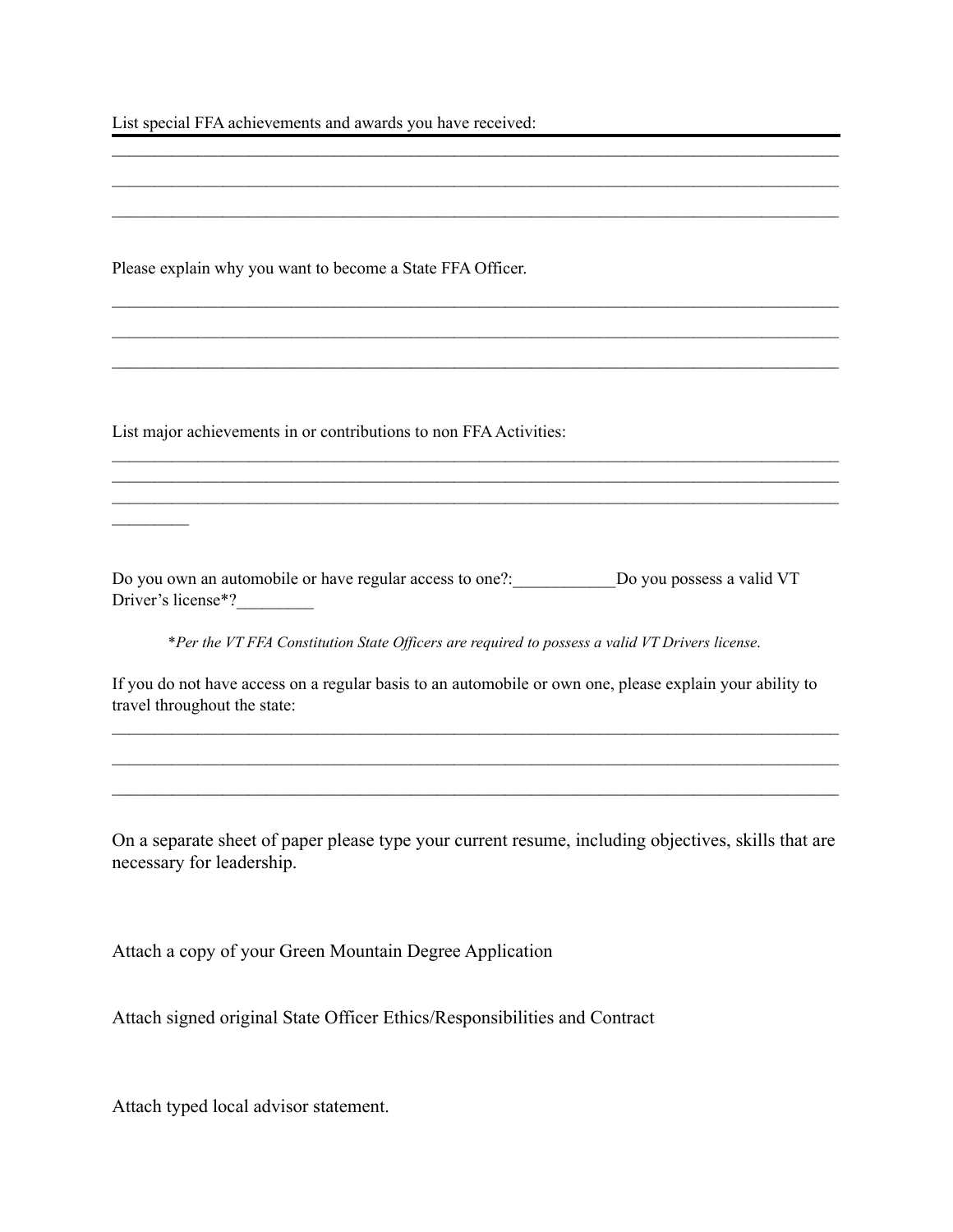### **TO PARENTS:**

If your son or daughter should become a State Officer, your cooperation will be needed in carrying out the responsibilities of the office. This will necessitate your son or daughter being absent from home at times. The training and experience, he or she will receive, as an officer will warrant your cooperation. Please sign below indicating your approval of your son or daughter's candidacy.

Signed:  $\Box$ 

(Parent or Guardian)

Signed:\_\_\_\_\_\_\_\_\_\_\_\_\_\_\_\_\_\_\_\_\_\_\_\_\_\_\_\_\_\_ Date:\_\_\_\_\_\_\_\_\_\_\_\_\_\_\_\_

(Parent or Guardian)

### **TO PRINCIPAL:**

It is essential that you be aware of the importance of the teacher of agriculture's part in helping a student to carry out his or her duties and responsibilities as a State Officer. The teacher of agriculture is expected to provide leadership throughout the year as needed.

#### I recommend this student be considered a viable candidate for a VT FFA State Officer position based *on his/her conduct while enrolled in school, Vermont state law and adherence to the FFA Code of Ethics.*

I certify that in my opinion (candidate) is qualified for a State Office and that I will assist this candidate in approved leave from school in order to accomplish the duties required.

 $Signed:$ 

(Superintendent)

 $Signed:$ 

(Director or Supervising Principal)

 $Signed:$ 

(Home School Principal or High School Principal)

### **TO THE TEACHER OF AGRICULTURE:**

Please affix your signature below certifying that (candidate) is qualified for a calling as a state officer and that you recommend this individual without any reservations.

 $Signed:$ 

(Teacher of Agriculture)

**CERTIFICATION BY CANDIDATE:**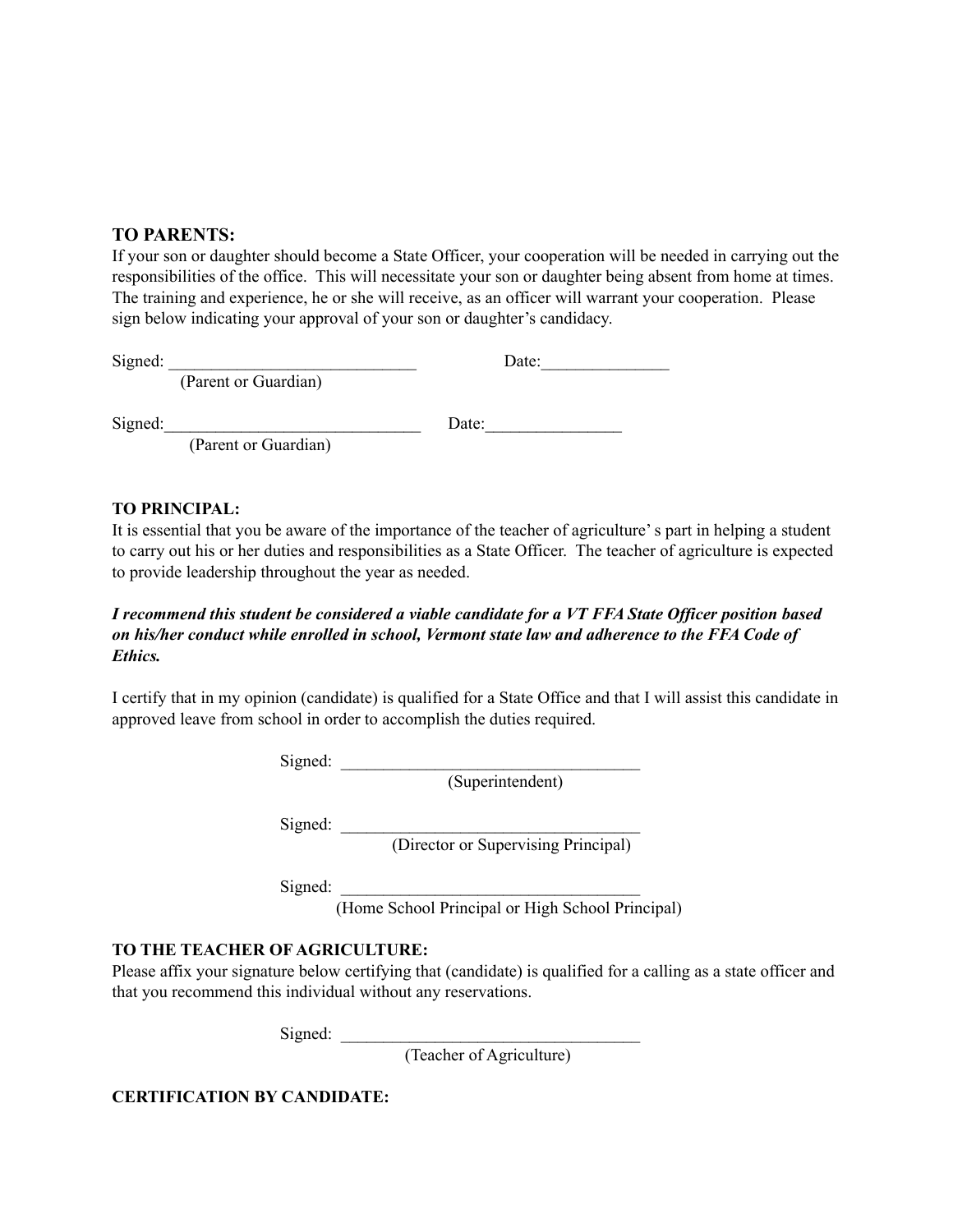I hereby agree to conduct myself at all times in a manner befitting an officer of the FFA, to perform the duties and responsibilities of my office to the best of my ability, and to work for the good of the State Association. I have read the attached, A Guide for Prospective Officers publication and understand my responsibilities*.*

Signed:

(Candidate)

### **Vermont FFAAssociation State FFA Officer Ethics/Responsibilities and Contract**

### **National FFA Code of Ethics**

FFA Members conduct themselves at all times to be a credit to their organization, chapter, school, community and family. As an FFA member, I pledge to:

- 1. Develop my potential for premier leadership, personal growth and career success.
- 2. Make a positive difference in the lives of others.
- 3. Dress neatly and appropriately for the occasion.
- 4. Respecting the rights of others and their property.
- 5. Be courteous, honest and fair with others.
- 6. Communicate in an appropriate, purposeful and positive manner.
- 7. Demonstrating good sportsmanship by being modest in winning and generous in defeat.
- 8. Make myself aware of FFA programs and activities to be an active participant.
- 9. Conduct and value a supervised agricultural experience program.
- 10. Strive to establish and enhance my skills through agricultural education in order to enter a successful career.
- 11. Appreciate and promote diversity in our organization.

#### **State Officer Code of Ethics**

- 1. To refrain from all illegal activity.
- 2. To forgo all tobacco while involved in official and unofficial FFA activities and at all times refrain from consumption or possession of alcohol or any substance, which is not legal for me to consume or possess.
- 3. To exhibit respect for others and professionalism always by abstaining from foul or rough language inappropriate stories and racial slurs while a State FFA officer.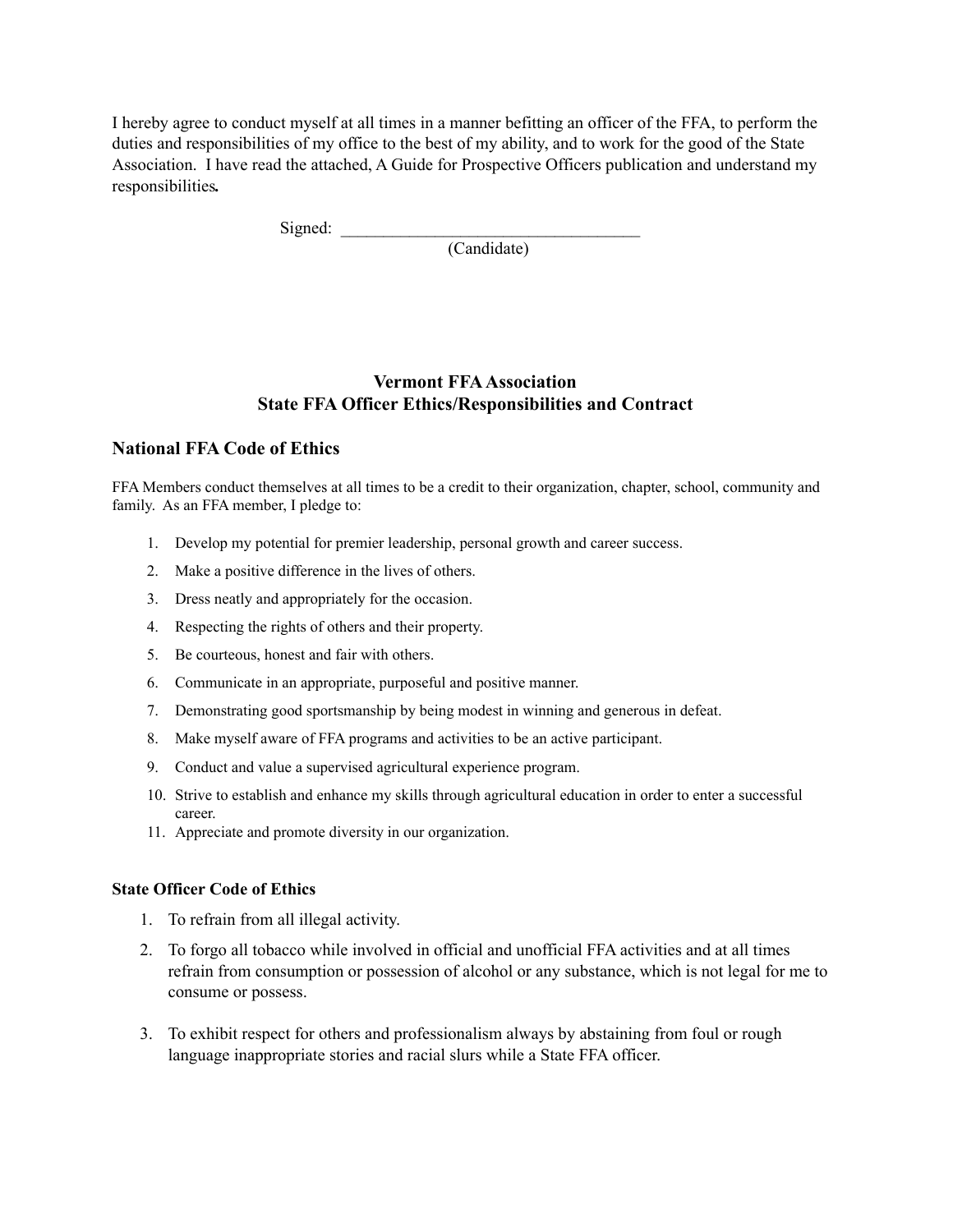- 4. To work in harmony with fellow FFA officers and not knowingly engage in any conversations detrimental to other FFA members, officers, advisors and other adults.
- 5. To refrain from posting inappropriate comments, conduct and photographs on social networking websites, instant messaging forums, chat rooms, etc.
- 6. To treat all FFA members equally by not favoring one over the other.
- 7. To conduct myself in a manner that earns respect without display of superiority.
- 8. To maintain dignity while being personable, concerned and interested in my contacts with others.
- 9. To avoid places or activities which in any way would raise questions as to my moral character or conduct*.*
- 10. To consider family, FFA officer activities and school work as my primary responsibilities.
- 11. To maintain proper dress (business casual) and good grooming for all occasions when representing FFA.
- 12. To commit to becoming thoroughly knowledgeable of the agricultural industry, agricultural education and the FFA.
- 13. To be professional and on time for all duties, assignments and responsibilities.
- 14. To refrain from a dating relationship with current FFA members or members of the State FFA Officer team during my year of service.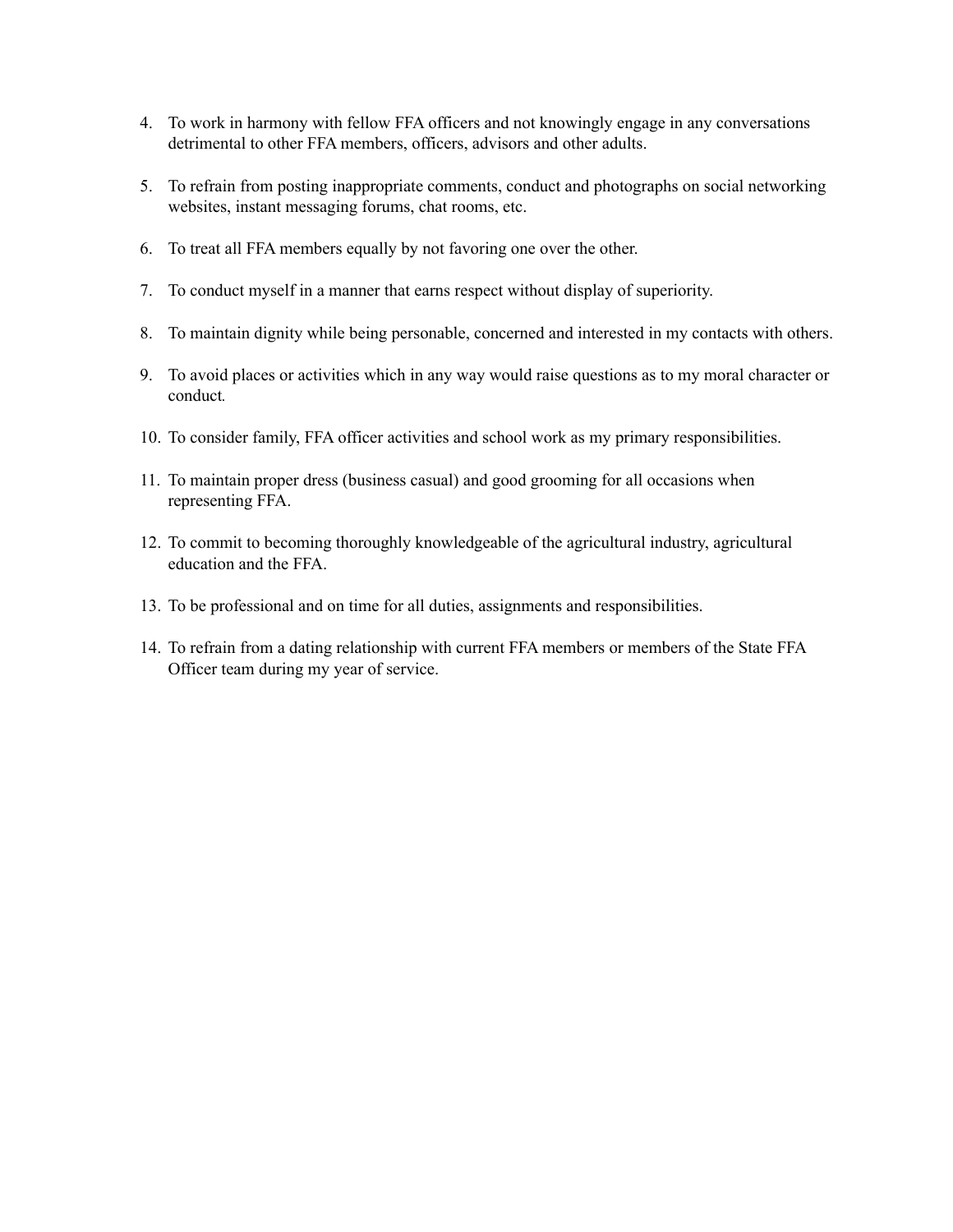# **Vermont State FFA Association State FFA Officer Contract**

The State FFA Officer team is required to perform a multitude of tasks at a very rigorous pace. It is essential that anyone pursuing an interest in State Office be aware of the responsibilities and the necessary qualifications required to be a state officer. Please read the following carefully and sign indicating that you have read and accept. (A list of required activities is included for you to see a typical schedule).

If elected to state office I will:

- 1. Be totally dedicated and committed to the total program of agricultural education and FFA.
- 2. Be willing to commit the entire year and the time necessary to serve as a state FFA officer and activities.
- 3. Be willing and able to travel within and outside the state as required to complete officer duties (FFA activities in the calendar must take priority over sports and other events).
- 4. Become thoroughly knowledgeable of agriculture and agricultural education and the FFA. Keep myself up to date on current events.
- 5. Always work untiringly through preparation and practice to develop myself into an effective public speaker and project a desirable image of FFA
- 6. Correspond regularly and in a timely manner write all letters, thank you notes, reports and other correspondence, which are necessary.
- 7. Work constantly to improve my ability to carry on meaningful and enjoyable conversations with individuals of all ages and walks of life.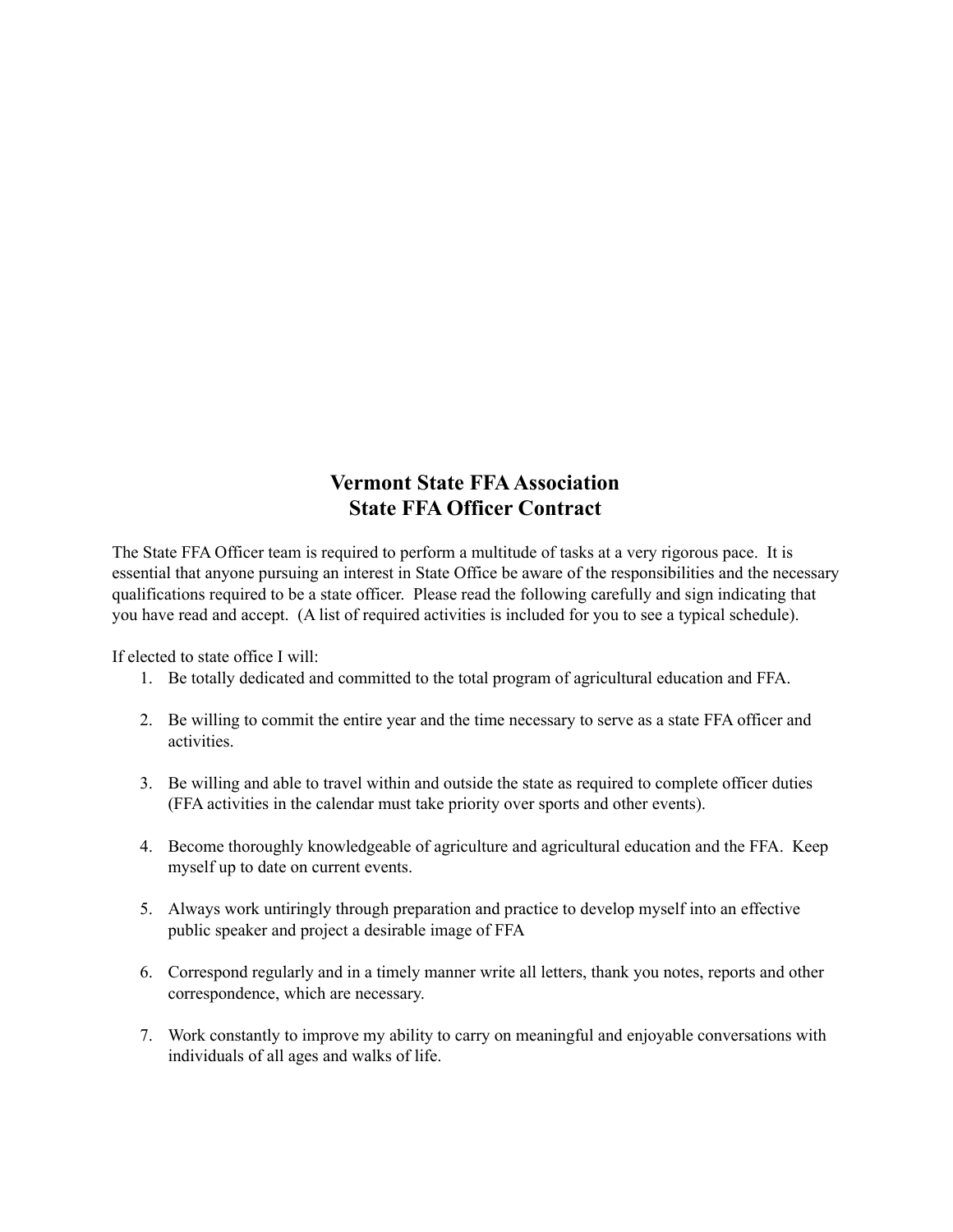- 8. Perform self-evaluations on myself and accept and search out constructive criticism and evaluation of my total performance, in order to make me a stronger individual. Evaluate constantly my personality and attitudes making every effort to improve myself.
- 9. Maintain and protect my health.
- 10. Attend all state officer meetings
- 11. Attend all events which are deemed necessary, by the State FFA Executive Director to fulfill the duties of my office (i.e, Base Camp, NE State Officer Training, Big E, VT Foundation meetings, Leadership Camp, Industry tours, etc.)
- 12. Work with other state officers to prepare and present at chapter visits.
- 13. Memorize my parts of the ceremonies as required each year. This could include: Honorary Degree, State Degree and Installation of Officers)

I have read and understand the officer responsibilities. I realize that serving as a state officer is a commitment, which requires not only some financial resources but a large investment in time and effort. I will carry out the responsibilities and duties of the office if I am elected in accordance with the above statements. Any infractions will be dealt with as described in the State FFA Officer Attendance and Discipline Policy.

 $\mathcal{L}_\text{max} = \mathcal{L}_\text{max} = \mathcal{L}_\text{max} = \mathcal{L}_\text{max} = \mathcal{L}_\text{max} = \mathcal{L}_\text{max} = \mathcal{L}_\text{max} = \mathcal{L}_\text{max} = \mathcal{L}_\text{max} = \mathcal{L}_\text{max} = \mathcal{L}_\text{max} = \mathcal{L}_\text{max} = \mathcal{L}_\text{max} = \mathcal{L}_\text{max} = \mathcal{L}_\text{max} = \mathcal{L}_\text{max} = \mathcal{L}_\text{max} = \mathcal{L}_\text{max} = \mathcal{$ 

 $\mathcal{L}_\text{max} = \mathcal{L}_\text{max} = \mathcal{L}_\text{max} = \mathcal{L}_\text{max} = \mathcal{L}_\text{max} = \mathcal{L}_\text{max} = \mathcal{L}_\text{max} = \mathcal{L}_\text{max} = \mathcal{L}_\text{max} = \mathcal{L}_\text{max} = \mathcal{L}_\text{max} = \mathcal{L}_\text{max} = \mathcal{L}_\text{max} = \mathcal{L}_\text{max} = \mathcal{L}_\text{max} = \mathcal{L}_\text{max} = \mathcal{L}_\text{max} = \mathcal{L}_\text{max} = \mathcal{$ 

Signature student Date:

Signature of Parent/Guardian Date:

Pleased complete and return the attached VT CTSO Overnight form in its entirety. Using the activities listing as a guide for dates. This must be filled out including medical and emergency contacts.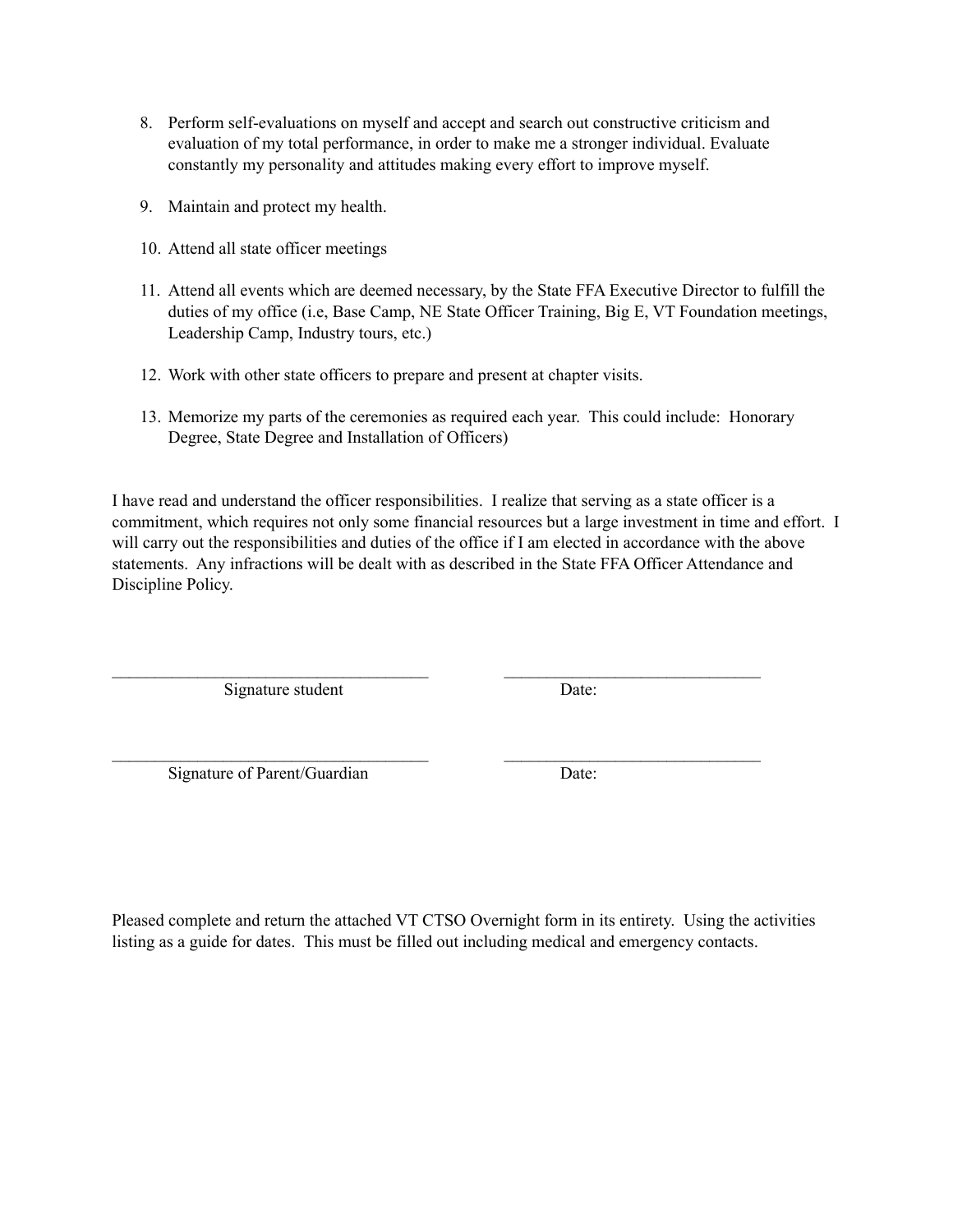# *PRELIMINARY RESPONSIBILITIES VERMONT STATE FFA OFFICERS*

| Each Month        | State Officer Meetings (1 or 2 per month)           |
|-------------------|-----------------------------------------------------|
| June 2-5          | Base Camp- (Mandatory)                              |
| June 25 – June 30 | Check Point 1 (Mandatory)                           |
| July 16           | Serve at Breakfast on the Farm-Addison VT           |
| July 17-21        | State Officers Continuum, DC (Mandatory)            |
| July and August   | Serve at local Chapter booths at their County Fairs |
| September         | Eastern State Exposition                            |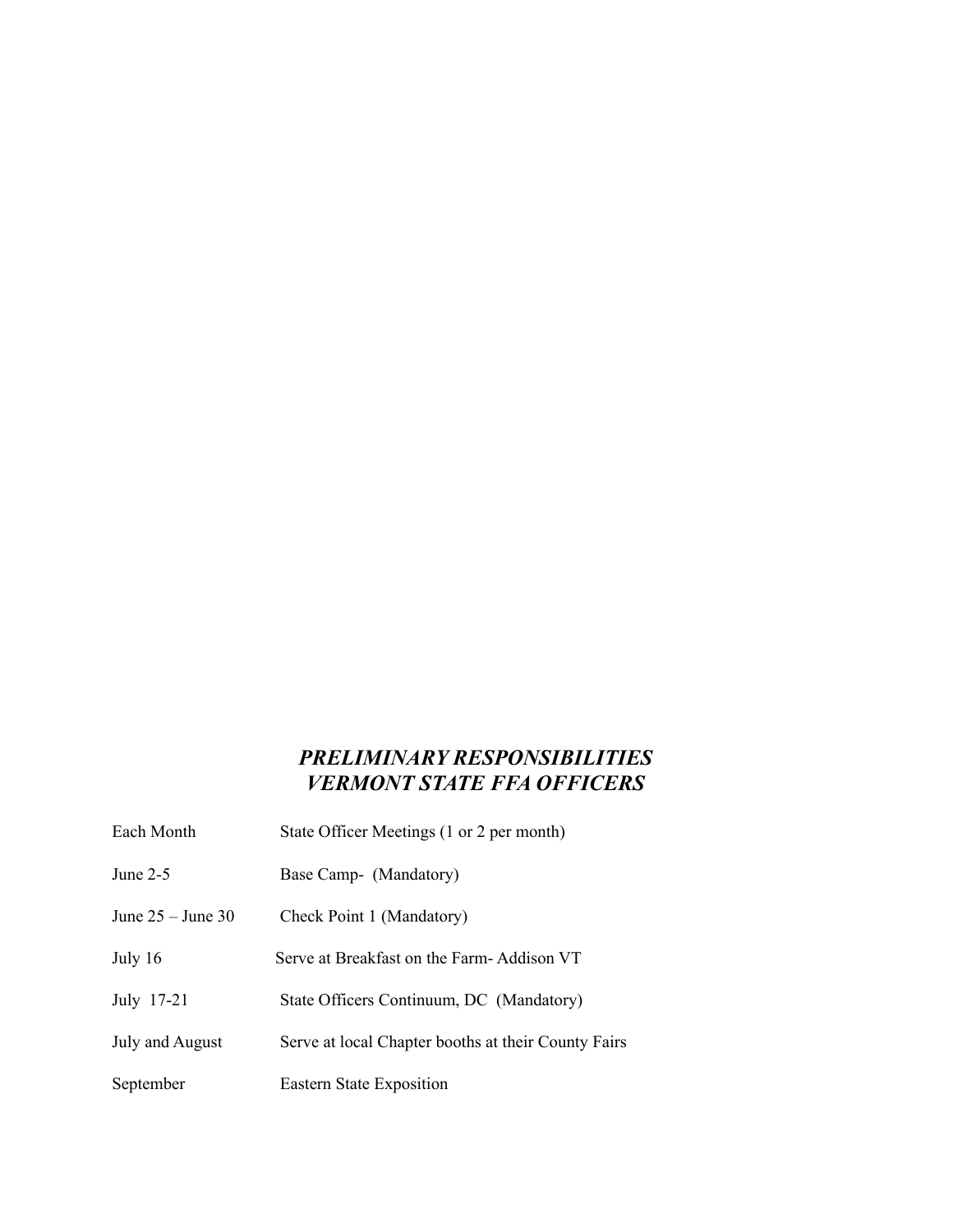| October         | Soils & Land Judging                                           |
|-----------------|----------------------------------------------------------------|
|                 | October 24-29 National Convention Delegates – Indianapolis, IN |
| November        | VT Farm Bureau Meeting (1 day), Chapter Visits begin           |
| December 2-4    | Check Point 2 (Mandatory)                                      |
| December        | <b>Business and Industry Visits</b>                            |
| January         | Farm Show (1 day) and FFA Booth at Farm Show                   |
| February (?)    | Legislative Breakfast Day (1 day)                              |
| February 18-24  | VT FFA Week Activities                                         |
| March           | Preparing for Convention (during breaks)                       |
| March and April | <b>Industry Tours and Chapter Visits</b>                       |
| April           | Visit Green Mtn Degree Candidates                              |
| May             | State Convention (3 days)                                      |

# Vermont FFAAssociation

# State FFA Officer Attendance and Discipline Policy

### **Attendance**:

Attendance at all events and activities of the State FFA Executive Board is required by the State FFA Executive Director is mandatory. State FFA Officers are allowed three (3) absences from meetings. An excused absence will be granted in the death of the officer's immediate family\*, hospitalization of the officer or immediate family member. The State FFA Executive Director will decide additional exceptions on a case by case basis.

\*Parents/guardian, siblings, grandparents, aunt or uncle.

# **Discipline:**